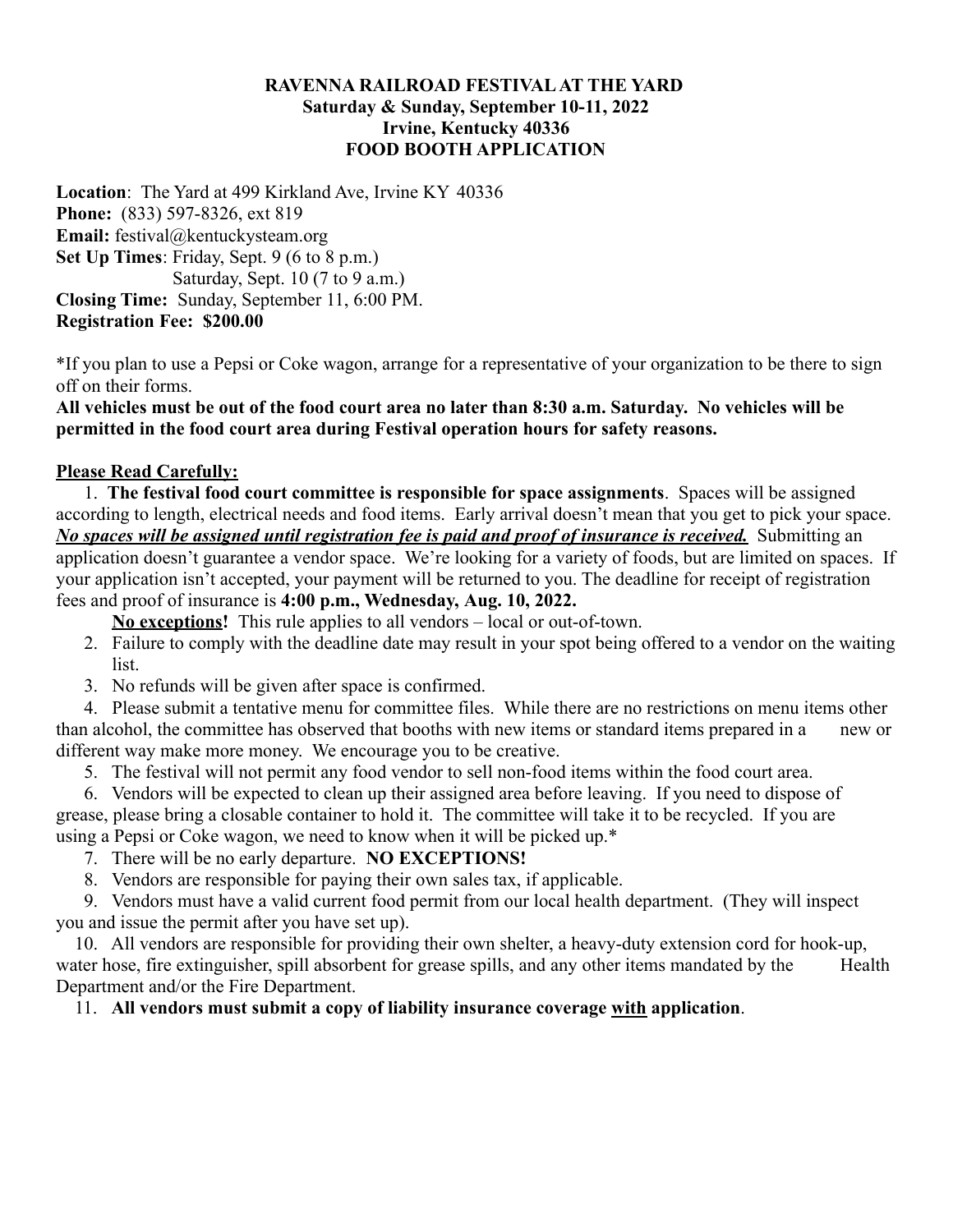## **2022 RAVENNA RAILROAD FESTIVALAT THE YARD FOOD COURT APPLICATION**

*You may also register online at [www.railroadfestival.com](http://www.railroadfestival.com)*

|                                                   | 220V |                                                                                                                                                                                                                                                                                                                                                                                                                                                                                                                                                                                                                                                                                                                                                                                                               |
|---------------------------------------------------|------|---------------------------------------------------------------------------------------------------------------------------------------------------------------------------------------------------------------------------------------------------------------------------------------------------------------------------------------------------------------------------------------------------------------------------------------------------------------------------------------------------------------------------------------------------------------------------------------------------------------------------------------------------------------------------------------------------------------------------------------------------------------------------------------------------------------|
|                                                   |      |                                                                                                                                                                                                                                                                                                                                                                                                                                                                                                                                                                                                                                                                                                                                                                                                               |
| Make checks payable to: Ravenna Railroad Festival |      |                                                                                                                                                                                                                                                                                                                                                                                                                                                                                                                                                                                                                                                                                                                                                                                                               |
|                                                   |      |                                                                                                                                                                                                                                                                                                                                                                                                                                                                                                                                                                                                                                                                                                                                                                                                               |
|                                                   |      |                                                                                                                                                                                                                                                                                                                                                                                                                                                                                                                                                                                                                                                                                                                                                                                                               |
| There is a \$25.00 fee for all returned checks.   |      |                                                                                                                                                                                                                                                                                                                                                                                                                                                                                                                                                                                                                                                                                                                                                                                                               |
|                                                   |      | NAME:<br>$(DAY)$ (EVENING)<br>CONTACT PERSON: University of the contract of the contract of the contract of the contract of the contract of the contract of the contract of the contract of the contract of the contract of the contract of the contract of<br>MENU (IF MORE ROOM IS NEEDED, PLEASE USE BACK OF THIS SHEET):<br>TRAILER SIZE, INCLUDING BUMPER & HITCH:<br>If additional room is needed for entry and access, please include. THIS IS IMPORTANT FOR GETTING THE<br>ELECTRICAL NEEDS: Circle all that apply: 110 V<br>Planned time for arrival and set-up (circle one): Friday evening Saturday morning<br>Mail completed registration form, proof of insurance & \$200 check or money order to:<br>Ravenna Railroad Festival At The Yard<br><b>499 Kirkland Ave</b><br><b>Irvine KY 40336</b> |

**Disclaimer: I understand that there are inherent risks involved in participating in this festival; and we do hereby waive, release, absolve, indemnify, and agree to hold blameless the Ravenna Railroad Festival at The Yard, and festival organizers, supervisors, participants, and staff personnel. Please sign & date below.**

**Date:\_\_\_\_\_\_\_\_\_\_\_\_\_\_\_\_\_\_Signature:\_\_\_\_\_\_\_\_\_\_\_\_\_\_\_\_\_\_\_\_\_\_\_\_\_\_\_\_\_\_\_\_\_\_\_\_\_\_\_**